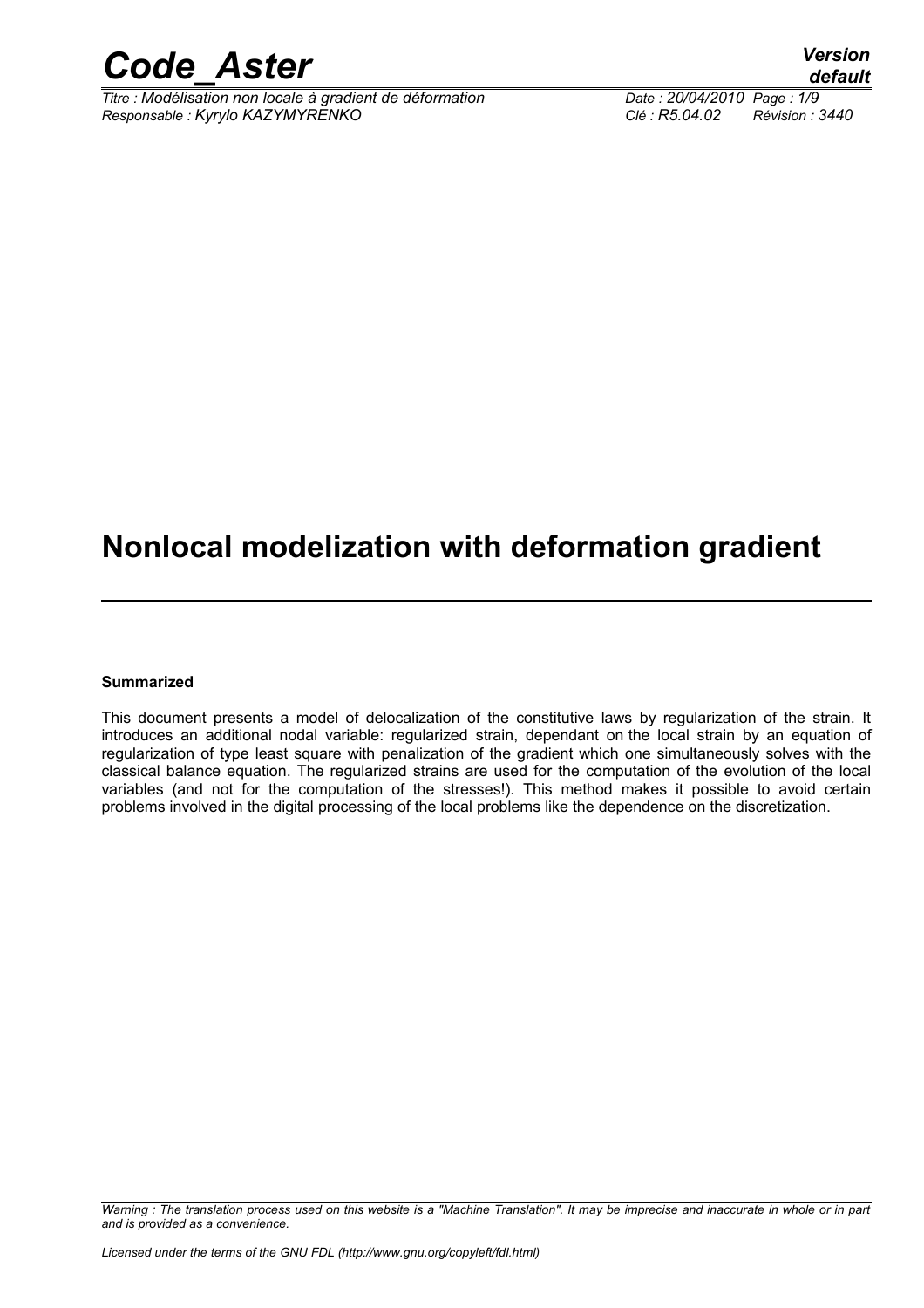*Titre : Modélisation non locale à gradient de déformation Date : 20/04/2010 Page : 2/9 Responsable : Kyrylo KAZYMYRENKO Clé : R5.04.02 Révision : 3440*

### **1 Nature of the formulation**

In the presence of damage (softening), the local constitutive laws lead to a badly posed problem which numerically results in a localization of the strains in a tape of thickness a mesh: with the limit, one breaks without dissipating energy.

There exist several extensions to the local models which make it possible to mitigate this problem of localization (relaxation of potential energy, enrichment of the kinematics, theories with gradient, models nonlocal). This document deals with nonlocal model with deformation gradient, modelization \* GRAD EPSI, drifting of the model with deformation gradient equivalent suggested by Peerlings and al. (1995). One introduces interactions between the material point and his spatial vicinity by regularizing the strains thanks to an operator of delocalization. The regularized strains are then used to evaluate the evolution of the local variable.

It should be noted however that the stresses are calculated starting from the local strains because the use of the strains regularized in the computation of the stresses would return to "too much regularizing" the problem, which would call into question the existence even of solutions. One is convinced some easily thanks to the following example:

Let us consider a bar made up of 2 different materials which have different Young moduli. One exerts on this bar a simple tension. The 2 elements being assembled in series, the stress is equal in the two elements:



On the interface between the two elements, the discontinuity of modulus Young thus imposes a discontinuity of the strain. Let us consider now either the local strain but a delocalized strain. The classical operators of delocalization cause to return continues the strain in structure, which then generates obligatorily a discontinuity of stress to the interface because of the difference of Young modulus, and this goes against the balance equation.

The regularization of the strains leads us to introduce a characteristic length definite by the operator DEFI\_MATERIAU under factor key word NON the LOCAL which conditions the width of the tapes of localization. The scales thus are not defined any more by the digital processing of the problem but by a material parameter.

*Warning : The translation process used on this website is a "Machine Translation". It may be imprecise and inaccurate in whole or in part and is provided as a convenience.*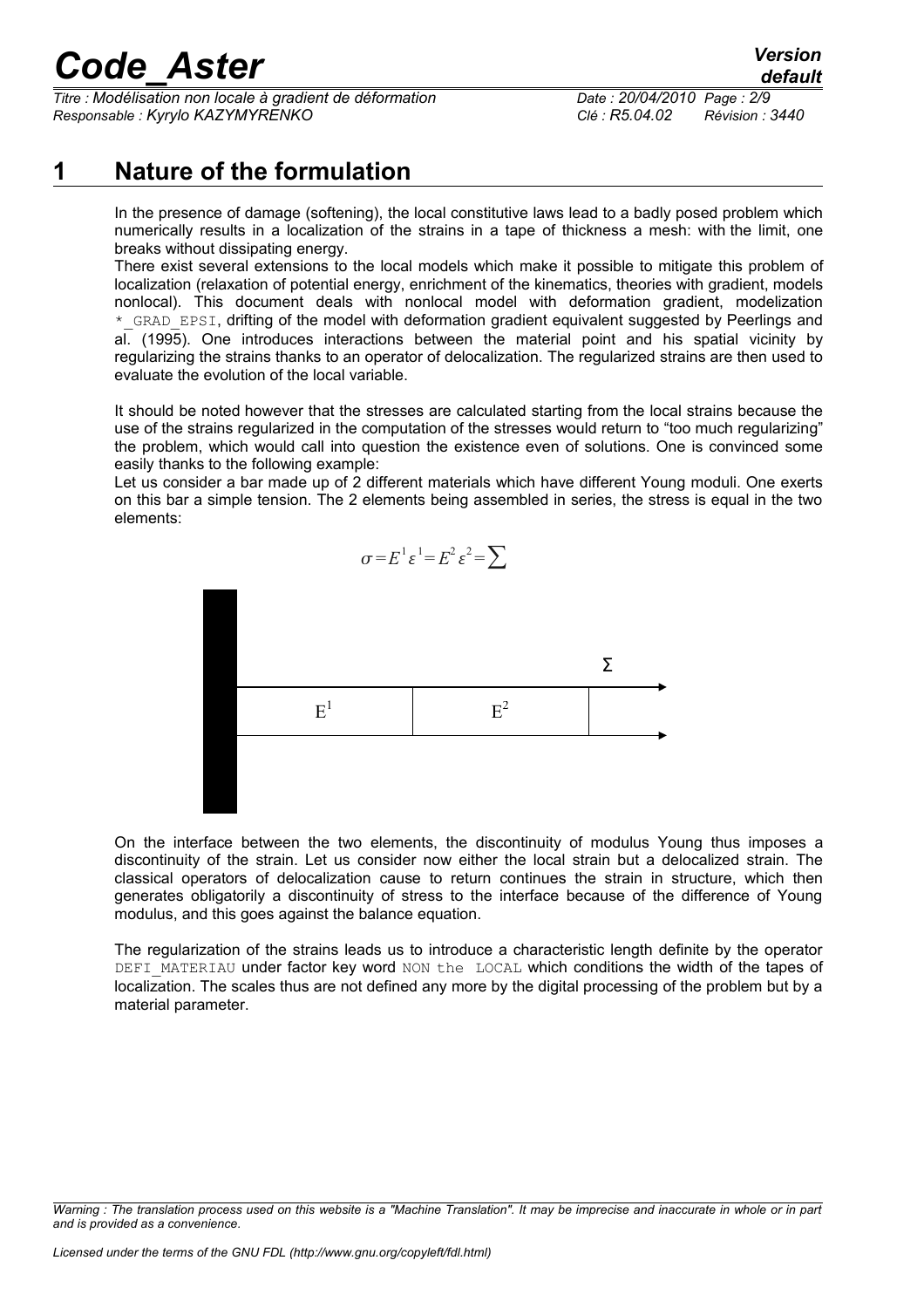*Titre : Modélisation non locale à gradient de déformation Date : 20/04/2010 Page : 3/9 Responsable : Kyrylo KAZYMYRENKO Clé : R5.04.02 Révision : 3440*

### **2 Limits of the local models**

One initially proposes to illustrate the phenomenon of localization in the simple case of a bar subjected to a uniaxial tension.

One thus regards an assembly of identical elements assembled in series subjected to a tension as represented on [Figure 2-a].



Appear 2-a: Assembly of identical elements assembled in series subjected to a traction test

Each element obeys the same constitutive law of the elastic type endommageable with softening [Figure 2-b]. The state of the material is described by two variables which are the strain *ε* and the damage characterized by the scalar variable *d* . This variable is worth 0 when the material is operational and grows up to 1 when it is completely damaged.

We will not enter here in detail of the equations governing such a behavior of the material. Let us specify simply that these equations make it possible to describe the behavior of the material completely. They indeed give us access to the stresses and the damage according to strain rate, to see for example [R5.03.18].



**Appear 2-b: Constitutive law of the material in simple tension uniaxial**

the elements of the studied bar are assembled in series, which implies, because of the balance equation of structure, the equality of the stress in all the elements:

 $\sigma_i = \sum$ 

One can consequently study the total response of the assembly with a simple traction test. This response breaks up into two phases. In a first phase, the behavior of all the elements is elastic and the damage remains null. The response of structure thus exists and is single. The strain is identical for all the elements and is worth:

*Warning : The translation process used on this website is a "Machine Translation". It may be imprecise and inaccurate in whole or in part and is provided as a convenience.*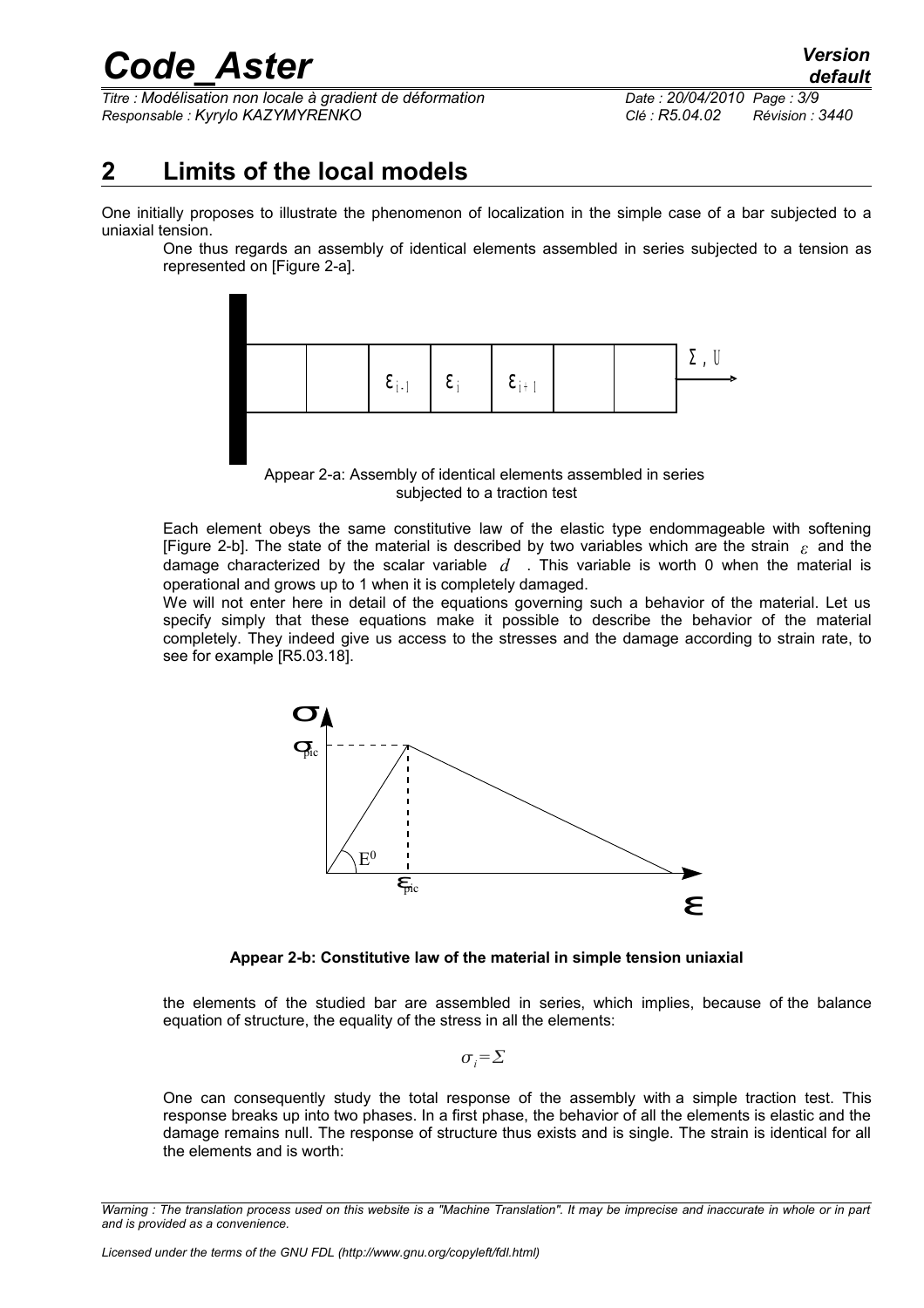*Titre : Modélisation non locale à gradient de déformation Date : 20/04/2010 Page : 4/9 Responsable : Kyrylo KAZYMYRENKO Clé : R5.04.02 Révision : 3440*

$$
\varepsilon_i = \frac{\Sigma}{E^0}
$$

This phase continues as much as the peak of stress is not reached. Microphone-heterogeneities of the material imply light fluctuations of the field of elasticity between the various elements, which will involve the damage of a fastener before the others. The second phase starts when one of the elements which one notes *A* damages. The stress in the group of structure reached its maximum. While continuing the tension, the stress supported by structure will decrease. The element *A* having passed the peak, it is in the lenitive phase of the behavior of the material, which means that it will continue to damage itself during the tension. The other elements did not reach the critical point, they thus simply will undergo an elastic discharge during the decrease of the stress. This phase finishes when the element *A* is completely damaged. Finally, the damage as well as the strain thus concentrated in only one element.

One then understands easily the numerical consequences of the localization. The phenomenon describes previously on a simple sample will occur whatever the structure with a grid by finite elements. For reasons of stability, the localised solution tends to being selected. The damage and the strain will concentrate in a tape of thickness an element and any refinement of the mesh then will modify the total response of structure. One understands then well that it is impossible to describe the scale of the tapes of localization, the length of the damaged tape coming from the mesh and not from a physical principle. Moreover, one result obtains one physically inadmissible from an energy point of view. Indeed, the energy dissipated at the time of the damage will depend on the refinement of the mesh, and one can even imagine the total fracture of a structure without energy expense if an extremely fine mesh is considered.

### **3 Formulation with regularized strains**

#### **3.1 Principle**

One considers the state of the material defined locally by the strain  $\varepsilon$  and of the local variables  $\alpha$ . The data of the free potential energy  $\varphi(\varepsilon, \alpha)$  makes it possible to define the stress  $\sigma$ . In a general way, the constitutive law is given by the statement of the stress and the law of evolution of the local variables:

$$
\begin{array}{l}\n\sigma(\varepsilon,\alpha) \\
\dot{\alpha}=g(\dot{\varepsilon},\varepsilon,\alpha)\n\end{array}
$$

The principle of the method of delocalization of the strains is to use the strains regularized in the model devolution of the local variables:

$$
\sigma(\varepsilon,\alpha) \\ \dot{\alpha} = g(\bar{\varepsilon},\bar{\varepsilon},\alpha)
$$

One thus understands the generality of the method which does not force to reconsider the integration of the constitutive law. It is indeed the same one as for the model local but by replacing *ε* par. *ε* It is necessary nevertheless well to distinguish the computation from the local variables, which utilizes regularized strains, of that of the stresses, which utilizes only the local strains.

#### **3.2 Choice of the operator of delocalization**

the choice of the operator of regularization is purely arbitrary and does not lean on any physical reasoning. One however may find it beneficial to choose an operator who is integrated easily and directly in STAT\_NON\_LINE by the finite element method. Thus, the use of an integral formulation, where the coupling between the finite elements on the level of the integration of the constitutive laws

*Warning : The translation process used on this website is a "Machine Translation". It may be imprecise and inaccurate in whole or in part and is provided as a convenience.*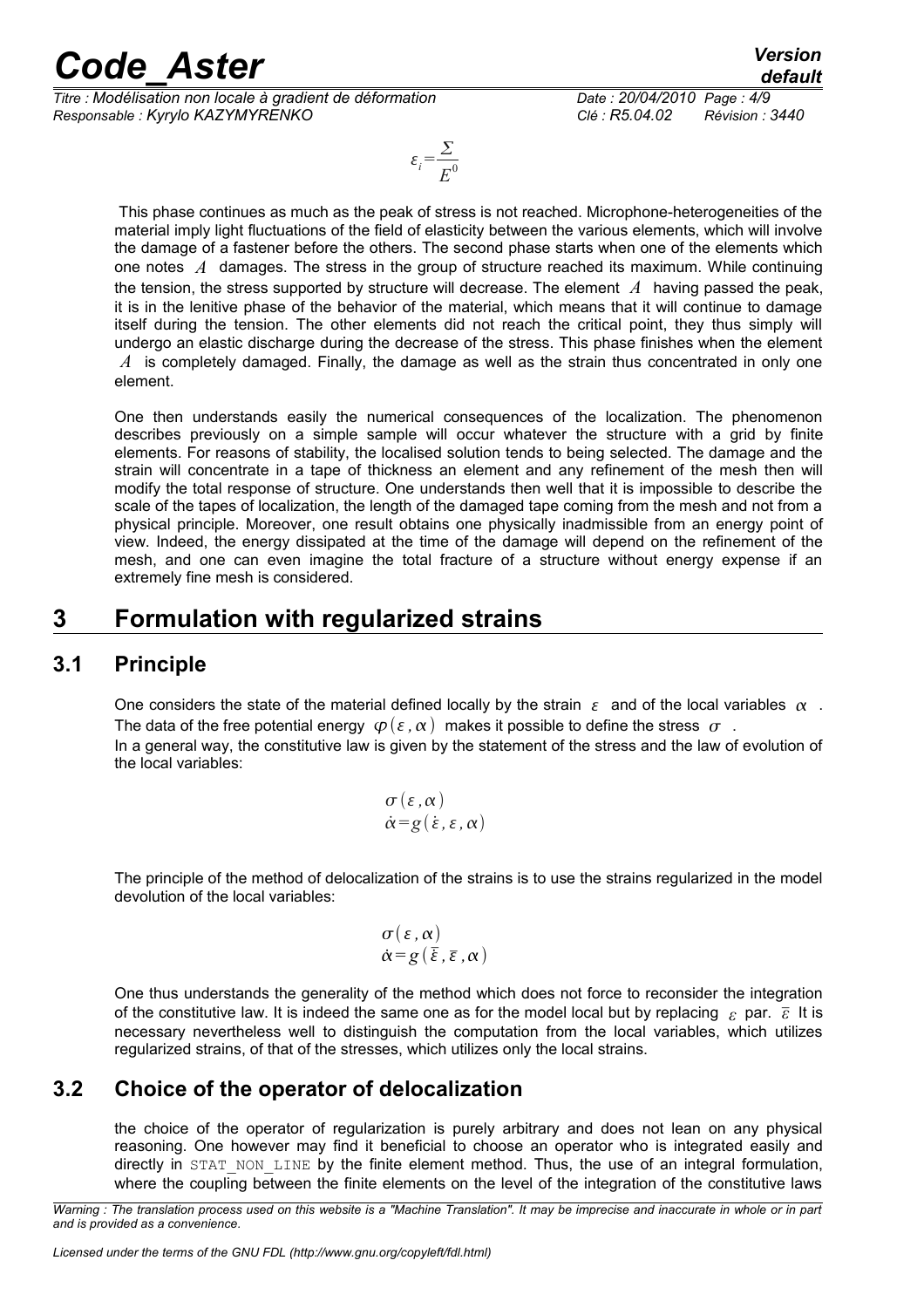*Titre : Modélisation non locale à gradient de déformation Date : 20/04/2010 Page : 5/9 Responsable : Kyrylo KAZYMYRENKO Clé : R5.04.02 Révision : 3440*

causes to increase considerably the bandwidth of the tangent matrix and to thus increase the number of operations to be carried out, is not judicious. The operator of regularization retained, proposed by Peerlings and al. (1995), employs a delocalization by least squares with penalization of the gradient:

$$
R(\varepsilon) = \min_{\bar{\varepsilon}} \int_{\Omega} \frac{1}{2} (\bar{\varepsilon} - \varepsilon)^2 + \frac{1}{2} (L_c \nabla \bar{\varepsilon})^2 d\Omega
$$

The term in gradient introduces the interaction between the material point and its vicinity and makes it possible to limit the strong concentration of deformation gradient. To minimize such an integral amounts solving the following differential equation:

$$
\overline{\varepsilon} - L_c^2 \Delta \overline{\varepsilon} = \varepsilon
$$

One sees appearing a major interest of the choice of this operator of regularization. The differential equation can be integrated classically by the finite element method, and this without introducing new not linearities. It is enough for that to introduce new nodal variables representing the generalized strains.

There exists moreover a tangent matrix of reasonable bandwidth (compared to an integral formulation) but it should be noted that the tangent matrix is not symmetric, as one will further see it by clarifying the tangent matrix.

Note:

The operator of delocalization was modified in the case of the damage models quasi-brittle ( ENDO FRAGILE, MAZARS, ENDO ISOT BETON and ENDO ORTH BETON ), in order to try to solve the problem of inopportune widening of the tape of damage when the material is ruined (cf [feedingbottle 5]). An operator of relaxation depending on the damage is introduced into the operator of regularization:

$$
\overline{\varepsilon} = \mathbf{R}\,\varepsilon = \arg\min_{\overline{\varepsilon}} \int_{\Omega} \left[ \frac{1}{2} ||\mathbf{A}^{relax} : (\overline{\varepsilon} - \varepsilon)||^2 + \frac{1}{2} ||L_c \vec{\nabla} \,\overline{\varepsilon}||^2 \right] \, d\,\Omega
$$

where **A** *relax* of a nature 4 making it possible to release the strain regularized compared to the local strain in the completely damaged directions is a tensor. The tensor **A** *relax* is worth the identity when the damage is not total. For the isotropic models (ENDO\_FRAGILE, MAZARS, ENDO\_ISOT\_BETON),  $A<sup>relax</sup>$  becomes the null tensor of order 4 when the damage is total (one release in all the directions). In the case of orthotropic model ENDO\_ORTH\_BETON , the tensor **A** *relax* cancels itself only in the completely damaged directions (cf [feeding-bottle 5]).

#### **3.3 Variational formulation**

In the model, two equations control the process of strain, on the one hand the classical balance equation and on the other hand the differential equation characterizing the regularization of the strains. The integral formulation of our problem is the following one:

$$
\bigvee v \in V^{ad} \qquad \qquad \int_{\Omega} \left( \nabla v \right)^c : \sigma \, d \Omega = \int_{G} v \cdot T dG + \int_{\Omega} f \, dV
$$

 $\frac{V^{ad}}{T}$ : space acceptable displacements

*T* : forces imposed on edge *G*

$$
\nabla e \in [H^{1}(\Omega)]^{6}
$$
\n
$$
\int_{\Omega} \left( e \,\overline{\varepsilon} + \nabla e \cdot L_{c}^{2} \nabla \overline{\varepsilon} \right) d\,\Omega = \int_{\Omega} e \,\varepsilon \,d\,\Omega
$$

the limiting conditions for the generalized strains are the natural conditions rising from the equation of regularization. They are of Neumann type:

*Warning : The translation process used on this website is a "Machine Translation". It may be imprecise and inaccurate in whole or in part and is provided as a convenience.*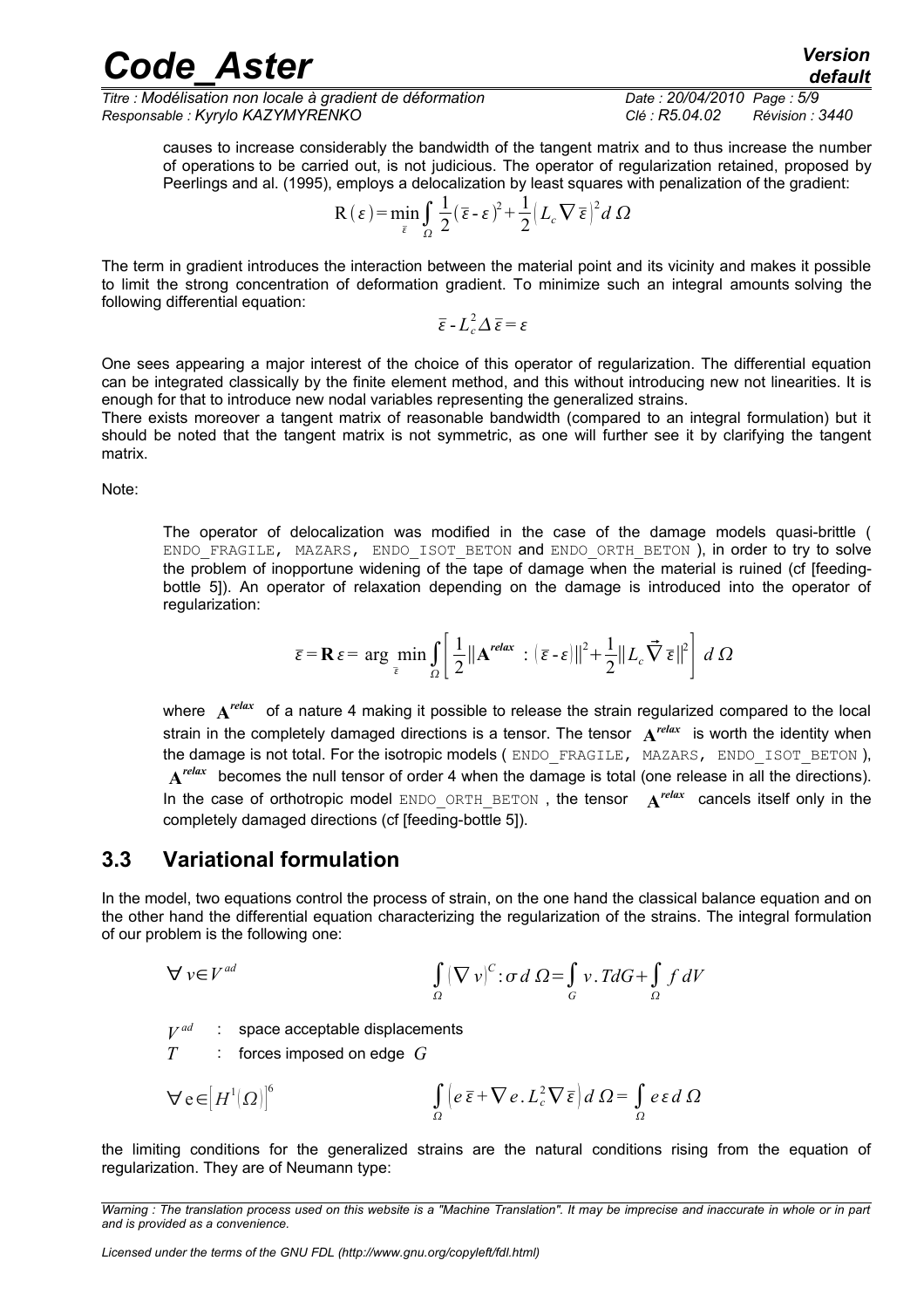*Titre : Modélisation non locale à gradient de déformation Date : 20/04/2010 Page : 6/9 Responsable : Kyrylo KAZYMYRENKO Clé : R5.04.02 Révision : 3440*

 $\nabla \bar{\varepsilon}$ .  $n=0$ 

One indeed imposes no particular condition on edge in the equation of regularization.

*Warning : The translation process used on this website is a "Machine Translation". It may be imprecise and inaccurate in whole or in part and is provided as a convenience.*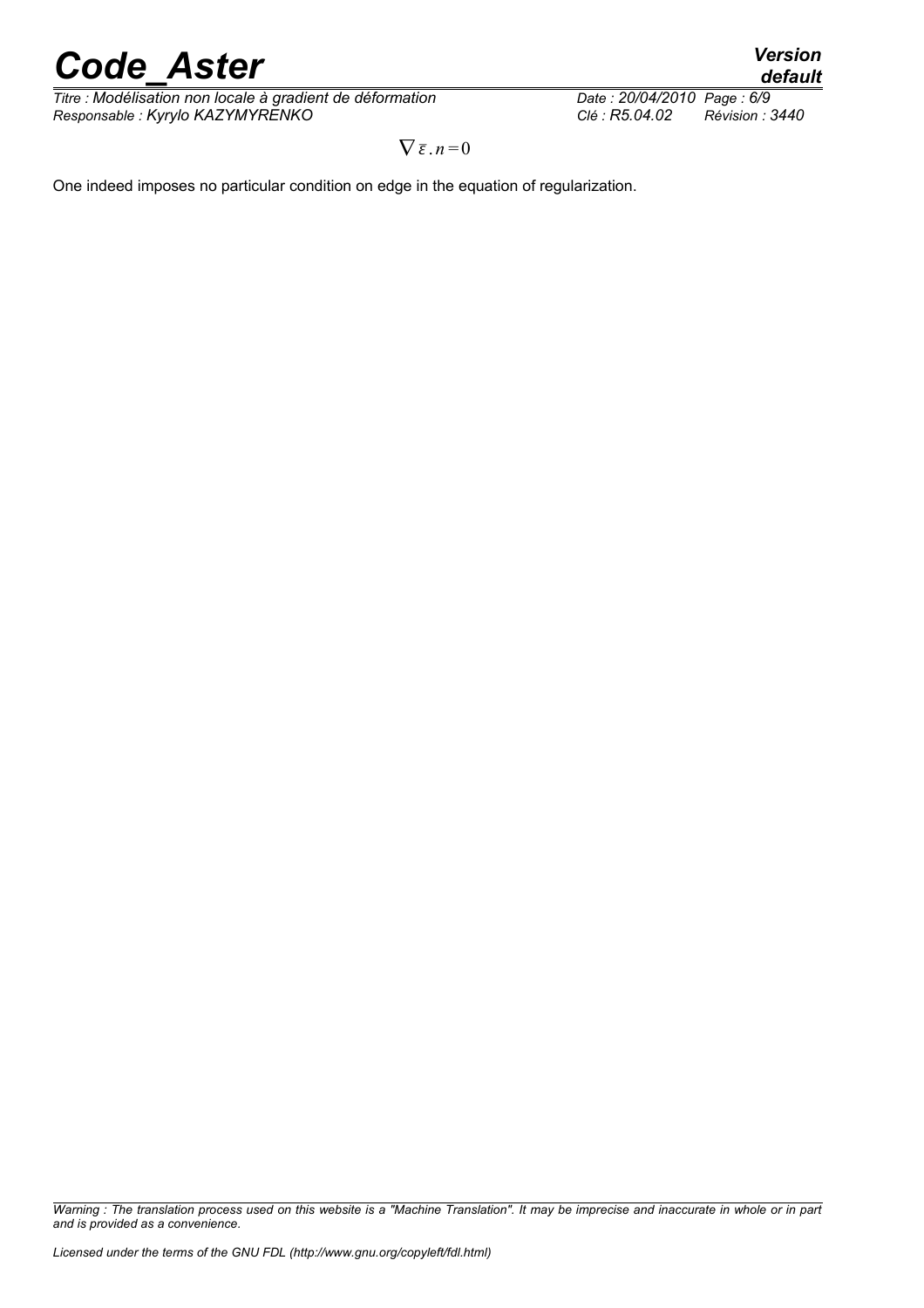*Titre : Modélisation non locale à gradient de déformation Date : 20/04/2010 Page : 7/9 Responsable : Kyrylo KAZYMYRENKO Clé : R5.04.02 Révision : 3440*

#### **4 Discretization**

#### **4.1 Equations discretized**

the balance equation discretized between the external forces and interior is classical form (cf [R5.03.01]):

$$
F_{\text{int}} + D^T \lambda = F_{\text{ext}}
$$

with  $F_{int} = \int_{\Omega} B^T \sigma \, d\Omega$  and  $F_{ext} = \int_{\Gamma}$ Ω *N T T dΓ* (  $D^T$   $\div$  cf  $B^T$  of [R5.03.01])

where *N* are the shape functions associated with the field with displacement and the *B* derived from the shape functions.

The differential equation on the regularized strains is discretized in the same way:

$$
K^{\varepsilon \varepsilon} \overline{\varepsilon} = F^{\varepsilon}
$$
  
with 
$$
K^{\varepsilon \varepsilon} = \int_{\Omega} \left( \tilde{N}^T \tilde{N} + L_c^2 \tilde{B}^T \tilde{B} \right) d\Omega \quad \text{and} \quad F^{\varepsilon} = \int_{\Omega} \tilde{N}^T \varepsilon \, d\Omega
$$

where  $N$  are the shape functions associated with the strain field generalized and the  $\tilde{B}$  derived from the shape functions. It should be noted here that the shape functions associated with the generalized strains are different from the shape functions associated with displacements.

The nodal residues associated with these two equations are the following ones:

$$
F^u = F_{int} + D^T \lambda - F_{ext}
$$

$$
F^{\bar{\varepsilon}} = K^{\varepsilon \varepsilon} \bar{\varepsilon} - F^{\varepsilon}
$$

The tangent matrix associated with the resolution of this system by the method of Newton is the following one:

$$
K = \begin{pmatrix} \frac{\partial F^u}{\partial u} & \frac{\partial F^u}{\partial \overline{\varepsilon}} \\ \frac{\partial F^{\overline{\varepsilon}}}{\partial u} & \frac{\partial F^{\overline{\varepsilon}}}{\partial \overline{\varepsilon}} \end{pmatrix}
$$

The various blocks of the tangent matrix are the following:

$$
\frac{\partial F^u}{\partial u}\Big|_{i-1} = \int_{\Omega} B^T \frac{\partial \sigma}{\partial \varepsilon} B d\Omega
$$

$$
\frac{\partial F^u}{\partial \overline{\varepsilon}}\Big|_{i-1} = \int_{\Omega} B^T \frac{\partial \sigma}{\partial \overline{\varepsilon}} \tilde{N} d\Omega
$$

$$
\frac{\partial F^{\overline{\varepsilon}}}{\partial \overline{\varepsilon}}\Big|_{i-1} = \int_{\Omega} \left(\tilde{N}^T \tilde{N} + L_c^2 \tilde{B}^T \tilde{B}\right) d\Omega
$$

$$
\frac{\partial F^{\overline{\varepsilon}}}{\partial u}\Big|_{i-1} = \int_{\Omega} -\tilde{N}^T B d\Omega
$$

It should be noted that the tangent matrix is NON-symmetric.

*Warning : The translation process used on this website is a "Machine Translation". It may be imprecise and inaccurate in whole or in part and is provided as a convenience.*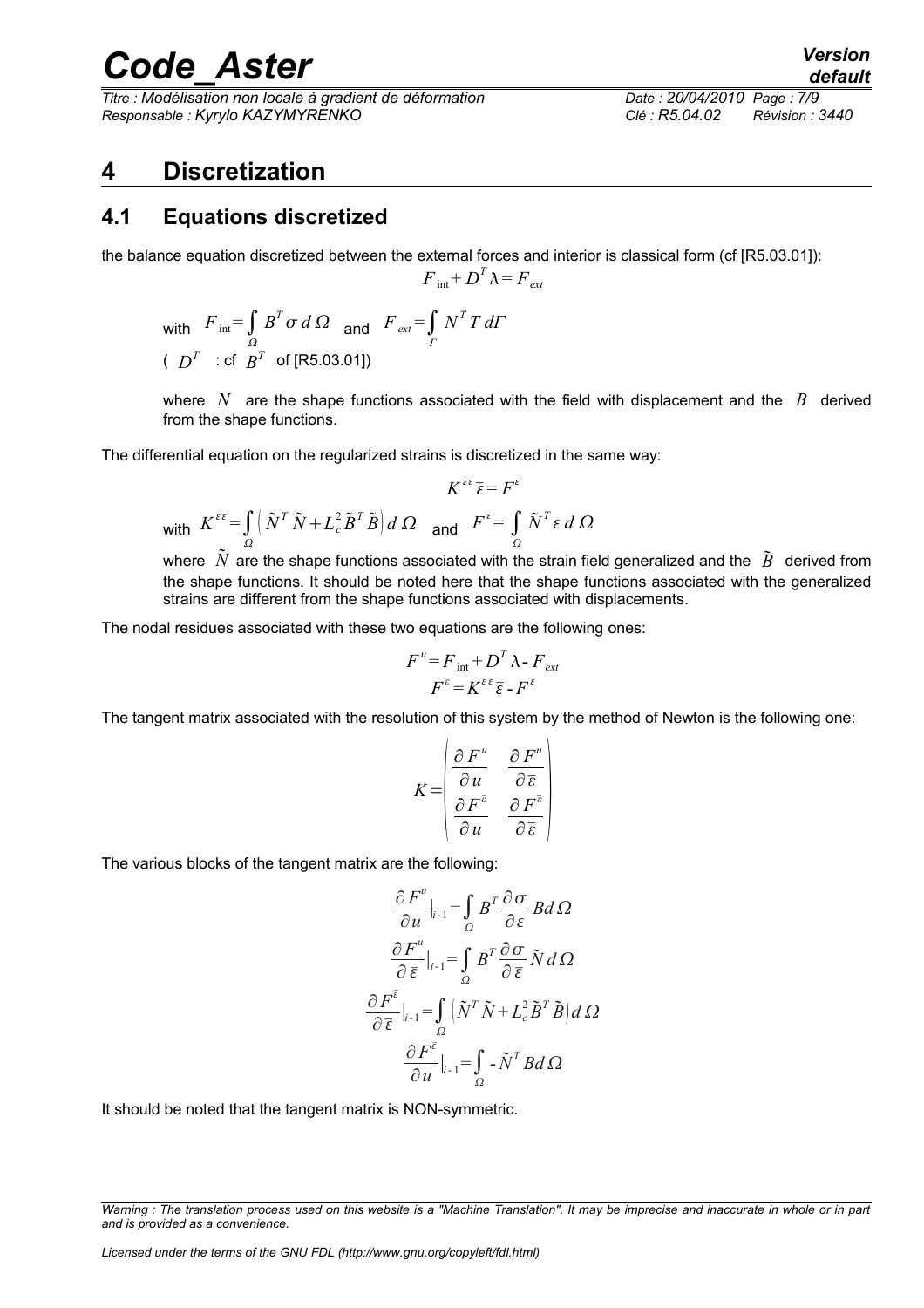*Titre : Modélisation non locale à gradient de déformation Date : 20/04/2010 Page : 8/9 Responsable : Kyrylo KAZYMYRENKO Clé : R5.04.02 Révision : 3440*

#### **4.2 Choice of the finite elements**

the introduction of new nodal variables forces to use new elements compatible with the new formulation. One is in the presence of two nodal unknowns: displacements and the regularized strains. The strain being the spatial derivative of a displacement, if one uses shape functions  $P^2$  for displacement, it is preferable to use shape functions  $P^1$  for the strains regularized for reasons of homogeneity. The quadratic elements, TRIA6 and QUAD8 for 2D, TETRA10, PENTA15 and HEXA20 for 3D, were developed. The components of displacement are assigned to all the nodes of the element whereas the components of the regularized strains are affected only with the nodes tops. For more clearness, element TRIA6 is represented below:



#### **4.3 Modelizations available**

These various elements are used in three types of modelizations:

Computation 3D: 3D\_GRAD\_EPSI (cf [U3.14.11])

Computation 2D in plane strains: D\_PLAN\_GRAD\_EPSI (cf [U3.13.06]) Computation 2D in plane stresses: C\_PLAN\_GRAD\_EPSI (cf [U3.13.06])

axisymmetric mode is not available yet.

### **5 Interface with the constitutive laws**

the use of this method of delocalization requires the computation of the following terms on the level of the constitutive law:

$$
(\varepsilon, \overline{\varepsilon}) \Rightarrow \sigma, \alpha, \frac{\partial \sigma}{\partial \varepsilon}, \frac{\partial \sigma}{\partial \overline{\varepsilon}}
$$

The last two terms are necessary only for the computation of the tangent matrix.

*Warning : The translation process used on this website is a "Machine Translation". It may be imprecise and inaccurate in whole or in part and is provided as a convenience.*